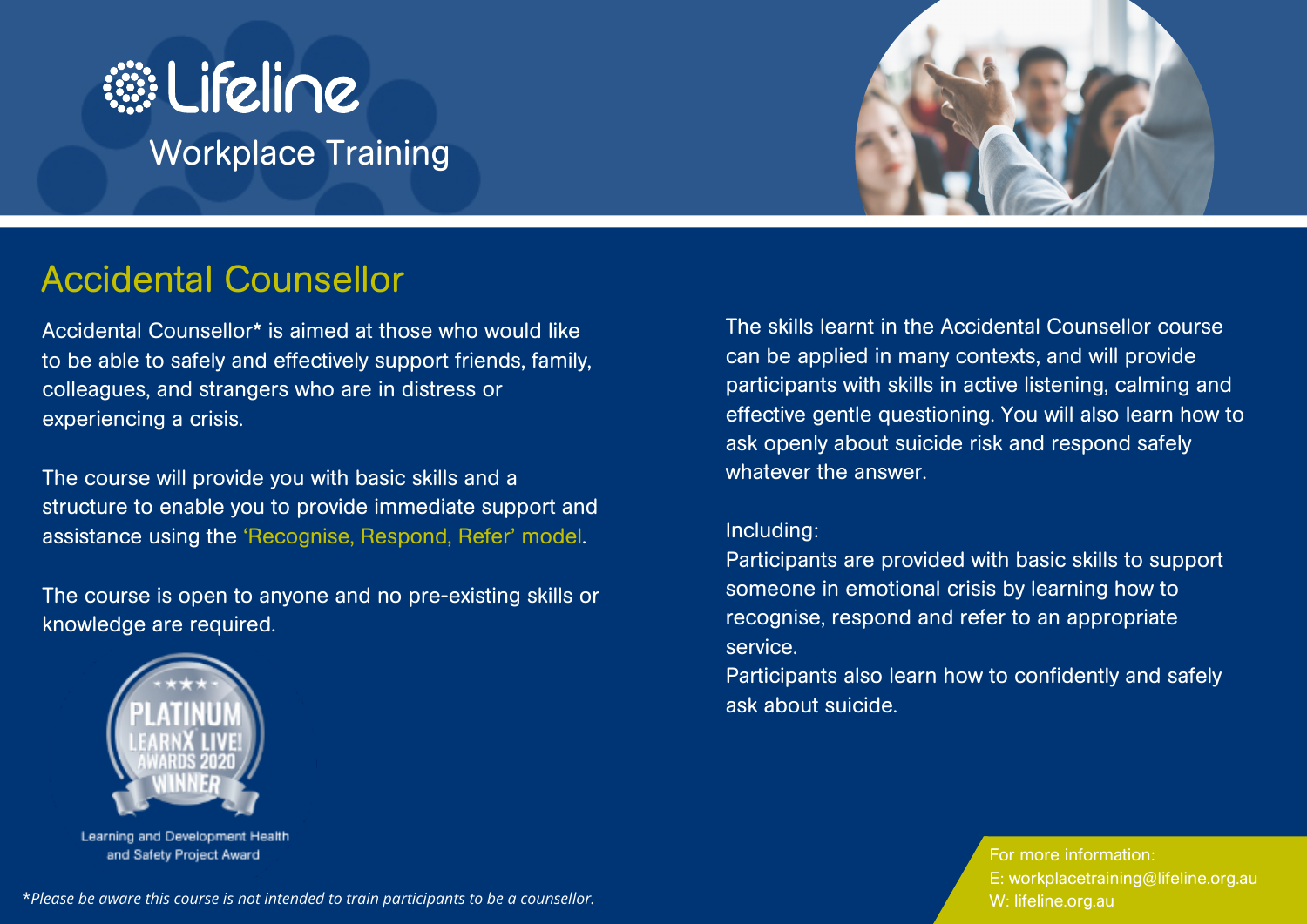



#### **Delivery**

Accidental Counsellor uses a blended training model to provide effectiveness and convenience.

Total Course Duration 5-hour blended learning

### **Structure**

eLearning: 1.5 hrs online, self-directed Group session: 3.5 hrs delivered in person or virtually by Lifeline trainers.

Pricing available on request

*"The course was enlightening and has given me the reassurance and skills I need to help someone in crisis. Amy, our facilitator, was supportive and purposeful in how she navigated confronting material.*

*All the content will be helpful in my professional and personal life, with remaining grounded and taking time for self-care two things I was able to implement immediately."*

*- Emma Davis, Advisor, Commonwealth Superannuation Corporation*

*"I think this (Accidental Counsellor) is such an important course that needs to be taught everywhere. Having done this now, the skill set I've gained would have been so useful for me in so many instances in the past. I'm very grateful to have had this experience so that now I am prepared for what to do."*

*- Zoe @ANU*